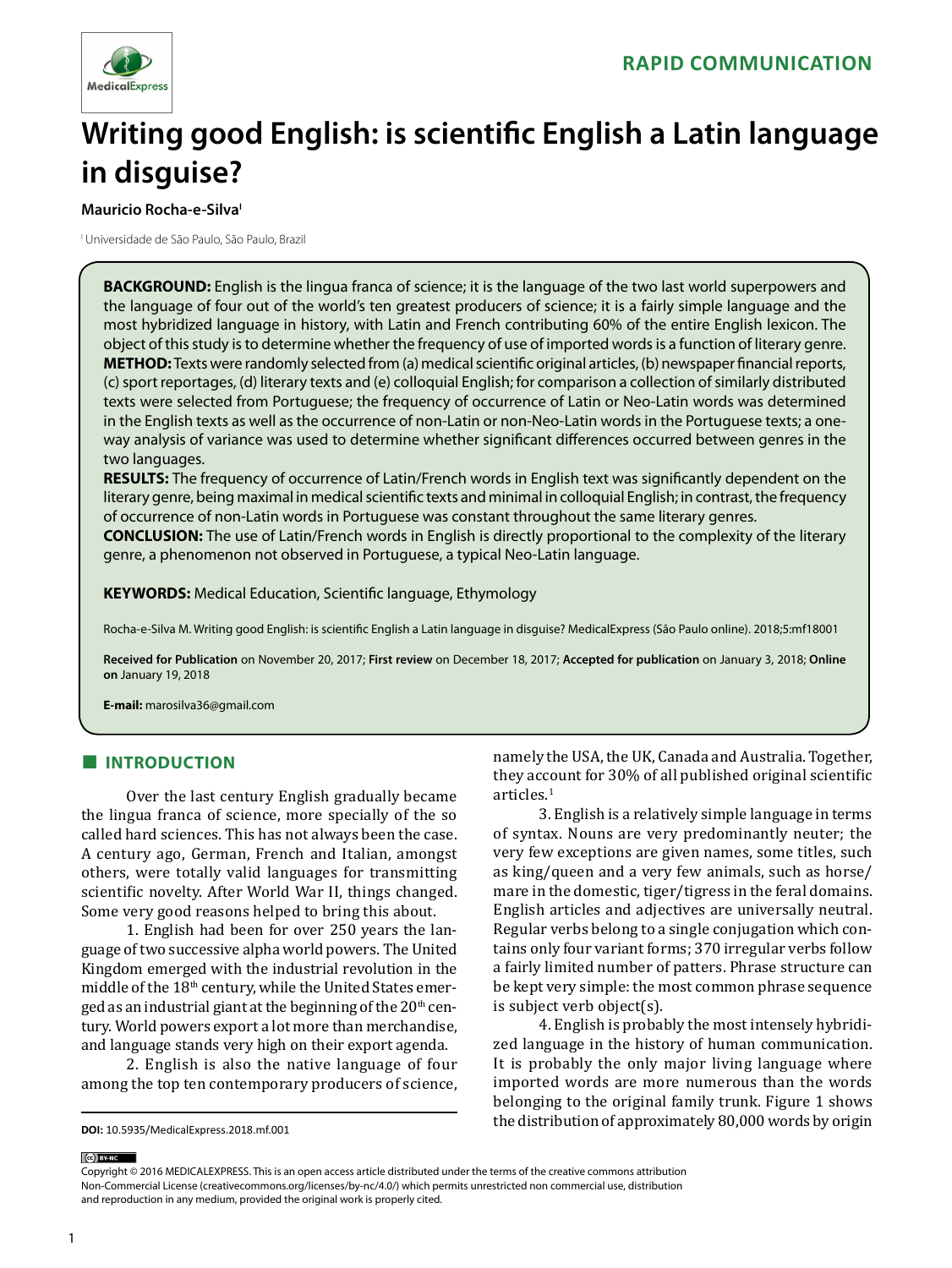determined through a computerized survey of the Shorter Oxford Dictionary. According to this survey, approximately 60% of all words in the English vocabulary are of Latin origin, either directly or through French.<sup>2</sup> A different survey arrived at a similar distribution.<sup>3</sup> A very large number of Latin and French words have moved untranslated into English: vice versa, in flagrante delicto, cul-de-sac, a-propos are easily remembered examples.

Neo-Latin languages exhibit a completely different pattern: figure 2 shows the origin of the vocabulary of French and Portuguese, two of the five major Neo-Latin languages: Latin contributes most of the lexicon. Spanish and Italian have not been researched for this study, but it is self-evident that their vocabularies have equally predominant Latin origins. The 5th major Neo-Latin language, Romanian, encircled by Slavic speaking nations contains a relatively small proportion of Slavic vocabules.<sup>4</sup>

Apart from English, other non-Neo-Latin European languages contain sizeable contingents of words derived from Latin. The analysis of the lexicon of these is beyond the scope of this study. However, it can be safely stated that this large contingent of "borrowed" Latin words in all European languages is a direct consequence of the Renaissance, and of the Industrial and scientific revolutions. Almost every invention, discovery or concept introduced over the past 600 years received names constructed form Latin or Greek roots, with a predominance of the former.

But English stands apart from other European languages because of the French contribution. The Norman conquest of England in 1066 meant that for at least 350 years, French became the court and official language of the kingdom. It gradually evolved into Anglo-Norman, now a dead French dialect. But lines in the Canterbury Tales (written in  $1380-1400$ )<sup>5</sup> are very telling:



Figure 1. The percent distribution of words in Modern English as evaluated by a computerized survey of 80,000 words in the Shorter Oxford Dictionary.2

There was also a nun, a prioress (…) And she was called Madame Eglantine (…) She spoke French well and very stylishly After the school of Stratford-at-the Bow 'Cos French of Paris was unknown to her<sup>5</sup>

This obviously contains a hint of sarcasm, Chaucer making subtle fun about Mme. Eglantine's effort to show off; but it does tell us something about life in London by the end of the 14th century. Anglo-Norman was still alive and clearly differed from what Parisians spoke at the time. The next century saw the gradual death of Anglo-Norman, abandoned in favor of English. But its very existence left behind a long trail which is still with us. From Wlliam the Conqueror to the end of the  $14<sup>th</sup>$  century, Old English gradually evolved into Middle English: the first Latin "invasion" came with a very strong French flavor. The second Latin invasion began soon afterwards and helped to turn Middle English into Modern English, the language now in use.

All of this is common knowledge, though some native English speakers, including educated ones, have a pretty vague idea about the size of the Latin "invasion". The author has frequently come across persons who "had no idea that Latin was so pervasive in English". We shall see that this lack of perception about the size of the invasion has roots in another probably unique feature of Modern English, which is the object of this communication: we shall examine the differential frequency of Latin and French imports into English as a function of literary genre.

#### **■ METHOD**

Samples of text were collected from the following literary genres: medical scientific original articles, financial newspaper reports, sport reportages, literary texts, colloquial English, according to the following procedures: samples containing 250 – 600 words were randomly selected as described.

a) Medical scientific original articles: 20 samples were collected from scientific journals. Randomly selected articles (published between 2014 and 2017) were collected from Google Scholar in the following general medical categories: cardiology, dermatology, gynecology, nephrology, neurology, pediatrics, pneumology, obstetrics, oncology and orthopedics. Abstracts or fragments of the Discussion section were chosen from 2 articles from each of the above medical chapters.

b) Financial reports: 20 samples were collected from the following periodicals: The New York Times, The Washington Post, The Guardian, CNN transcripts; BBC transcripts. Four articles published in December 2017 were randomly selected from each these sources.

c) Sport reportages: 20 samples were collected from the same periodicals, published over the same time period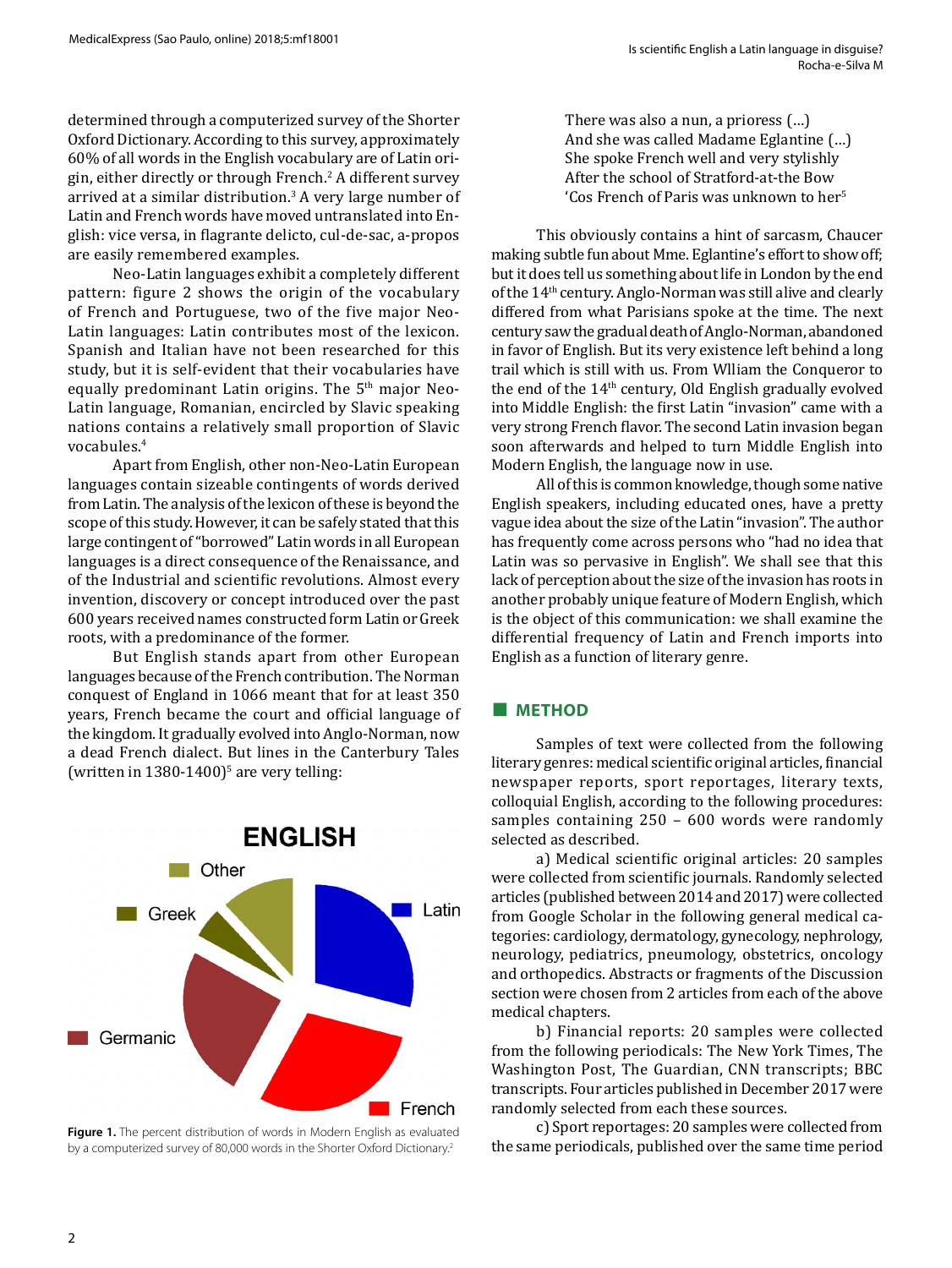

Figure 2. The percent distribution of words in Modern French and Portuguese as evaluated by estimating the frequency of occurrence of "borrowed" non-Latin or Neo-Latin words in each language.



**Figure 3.** Percent occurrence of Latin words in English and in Portuguese. The analysis of variance showed that both distributions conform to normality. The distribution in English is significantly related to genre (F<sub>4.95</sub> = 419.5; p < 0.001), while the distribution in Portuguese showed no significant effect of genre (F<sub>4.25</sub> = 2.4; p = 0.075).

relating to baseball (n=3), basketball (n=3), boxing (n=3), cricket (n=2), golf (n=2), hockey (n=2), soccer (n=3) and swimming (n=2). Baseball and hockey articles were selected exclusively from the American sources, cricket from the British sources.

d) Literary sources: 20 samples were collected from the following authors: Jane Austen (Pride and Prejudice), Hermann Melville (Moby Dick), George Bernard Shaw (St Joan), Oscar Wilde (The Importance of Being Earnest), Mark Twain (The Adventures of Tom Sawyer). Four samples were collected from each publication.

e) Colloquial English: 20 samples were collected from the scripts of the following films: Clockwork Orange (Stanley Kubrick 1971), From here to eternity (Fred Zimmermann 1953), Mighty Aphrodite (Woody Allen, 1995), Pillow Talk (Michael Gordon, 1959), Some like it hot (Billy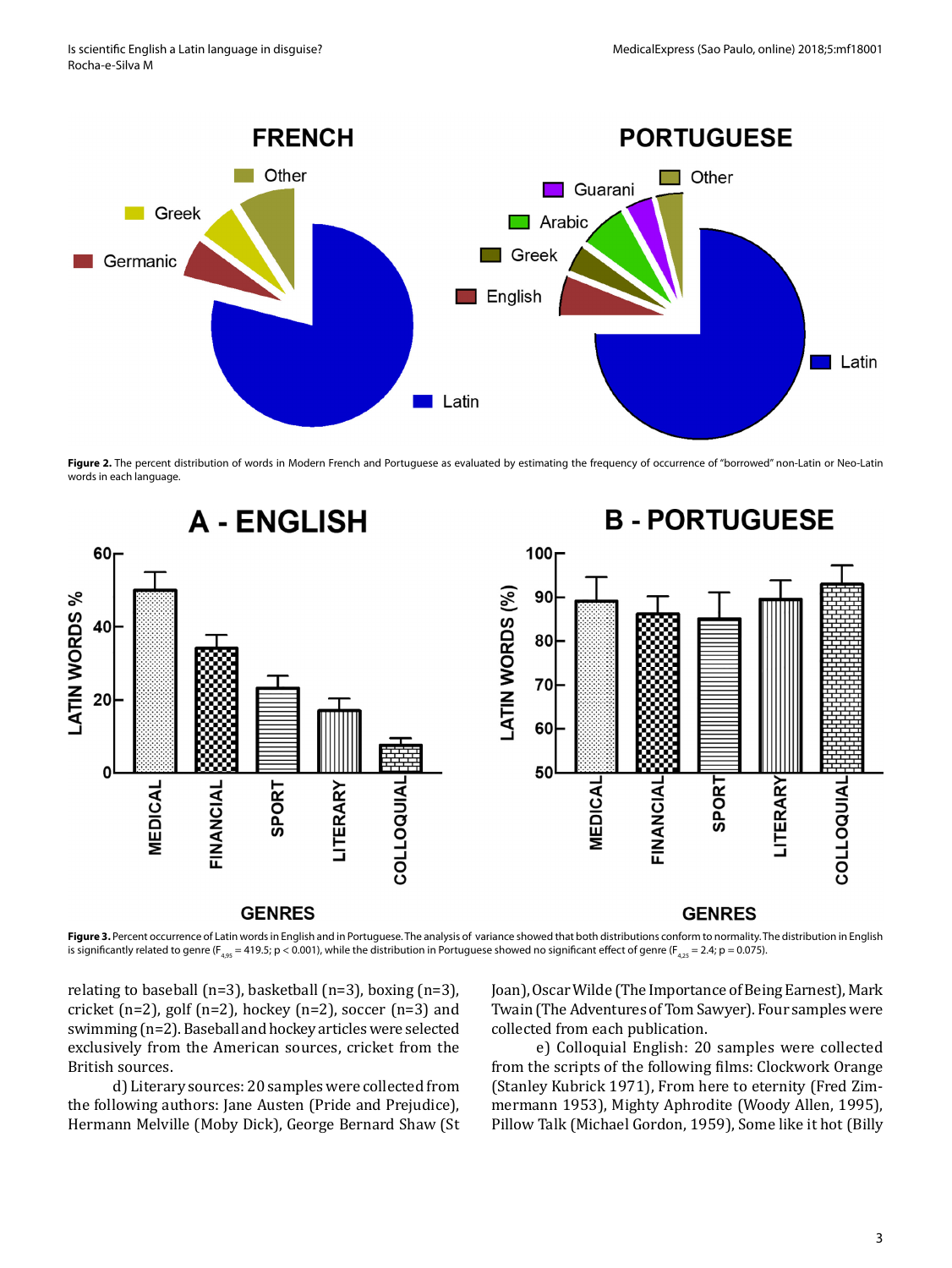Wilder, 1959), The Apartment (Billy Wilder, 1960), When Harry met Sally (Rob Reiner 1989). All stage directions were suppressed leaving only dialogues. Technical dialogues, especially legal arguments and technical descriptions were likewise omitted.

A similar, albeit limited procedure, was adopted for the same genres in Portuguese: 6 samples from each genre were collected: Portuguese abstracts of six scientific articles were collected from the SciELO collection;<sup>6</sup> financial and sports reportages were collected from two leading Brazilian news sources: O Estado de São Paulo and www.globo.com; literary samples were collected from writings of Machado de Assis, Eça de Queiroz, Fernando Pessoa, Vinicius de Moraes, Guimarães Rosa and Raquel de Queiroz. Colloquial Portuguese texts were collected from Facebook, but authors will remain anonymous for obvious reasons.

Each English sample was marked for words of Latin or Greek origin. Each Portuguese sample was marked for non-Latin language origins. The percentage of marked words within each text was established and means and standard error for each genre were determined.

Statistical analysis. A goodness of fit was performed and all five genre collections conformed with normal distribution. A one-way Analysis of Variance test was performed to compare the incidence of Latin/Greek words in each English genre. A similar procedure was performed to compare the incidence of non-Latin Language words in each Portuguese genre. Significance was assumed at  $p < 0.05$ .

#### **■ RESULTS**

Figure 3 shows the results for the incidence of words of Latin/Greek origin throughout the five genres in English and Portuguese. The very tight standard deviations for each genre in both languages clearly show that all of the selected genres use a highly coherent lexical architecture which is pervasive inside each genre. Panel A exhibits results for English. Differences between genres proved to be highly significant by one-way Analysis of Variance (p < 0.001). Figure 3 also exhibits the equivalent results for Portuguese. In sharp contrast with what happens in English, all literary genres in Portuguese exhibit a very high proportion of words of Latin origin, with no significant differences between genres ( $p = 0.075$ ).

#### **■ DISCUSSION**

The essential finding of this study is shown in Figure 3: the frequency of occurrence of "borrowed" Latin/Greek words in English is a function of literary genre; in contrast, the use of "borrowed" non-Latin words in Portuguese is

independent of genre. The explanation for this is probably related to precision. The history of the French/Latin "invasions" shows that whenever a new level of linguistic precision became necessary, this precision generally required the use of "borrowed" Latin words. Neo-Latin languages, here exemplified by Portuguese, required precisely the same Latin words to express precision. Therefore, no word borrowing was required. Data for Figure 3, panel B came from my own native language because it would be easier for me to derive the required samples. But I can safely hypothesize that the same pattern would occur for any Nao-Latin language. In all of them, precision is mostly brought in by Latin derived words.

Even though imported words represent approximately 75% of the English lexicon, English speakers never use 75% of imported words in their spoken or written utterances. The reason for this begins to answer the question posed by the title. Normal texts contain at least 30% of crucial sentence-forming connective words (prepositions, conjunctions, articles, auxiliary verbs), which are never imported. In fact, it is virtually impossible to write naturally in any language without these vocabulary elements.<sup>7</sup> You might of course imagine examples such as, for instance "diligent people prefer coherent, functional solutions", which is an all-Latin phrase, but any writer worth his salt would probably go for "most diligent people might prefer coherent and functional solutions", where connectives represent 30% of the words.

Another point, this one raised at the end of the introduction, relates to the fact that native English speakers are usually surprised by the size of the Latin "invasion". I believe this study offers an explanation: in most situations, people use colloquial or literary genres, precisely the genres where the "invasion" is minimal.

It would be interesting to look at the relative importance of the occurrence of "French" vs. "Latin" vocabules in this functional relation between lexicon and genre in English: I imagine that in colloquial and literary English there would be a predominance of French, whereas in science, direct Latin imports would dominate. This may be the object of a future study. It might also be interesting to study whether enhanced precision in other non-Neo-Latin languages requires the use of Latin or do these other languages have "native" words that can replace Latin? As far as German is concerned the number of Latin words is substantially less than in English. However, to understand the Latin influence over German, one must also remember that a very large number of "precision" German words were constructed as Germanic translations of Latin words. These are extremely numerous and represent the invisible transfer of the Latin culture into the German language.<sup>8</sup> However, a quantitative study of this is beyond the scope of this study, which centered on English, because of its essential role as the lingua franca of contemporary science.